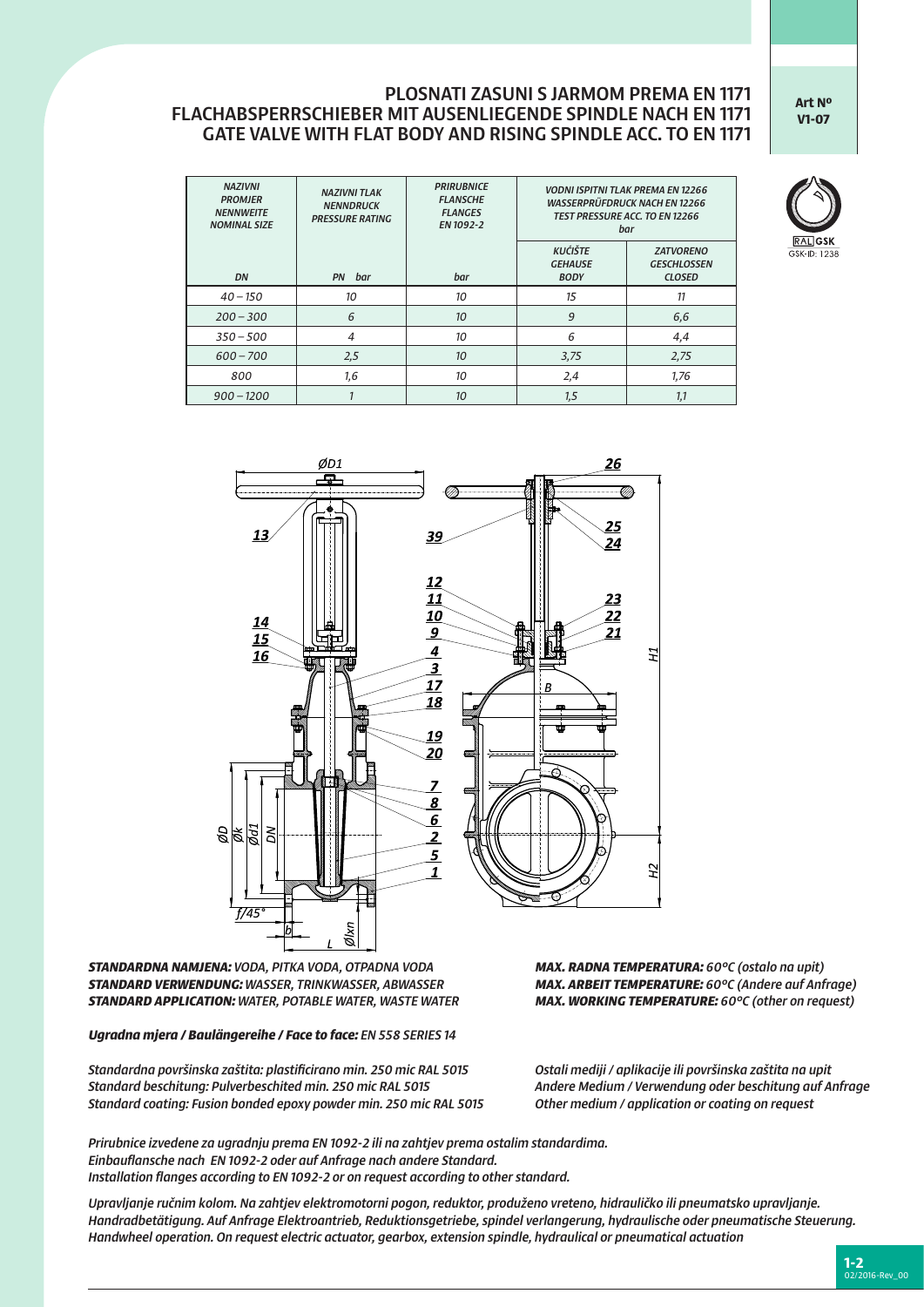## PLOSNATI ZASUNI S JARMOM PREMA EN 1171 FLACHABSPERRSCHIEBER MIT AUSENLIEGENDE SPINDLE NACH EN 1171 GATE VALVE WITH FLAT BODY AND RISING SPINDLE ACC. TO EN 1171





POKAZIVAČ OTVORENOSTI **ANZEIGEWERK POSITION INDICATOR** 

**BRTVLJENJE ABDICHTUNG SEALING** 



X15CrNiMn 18-8 / X15CrNiMn 18-8 CC480K / CC480K

EN-GJS-400-15 / EN-GJS-400-15





**MIMOVOD UMFÜHRUNG BYPASS** 



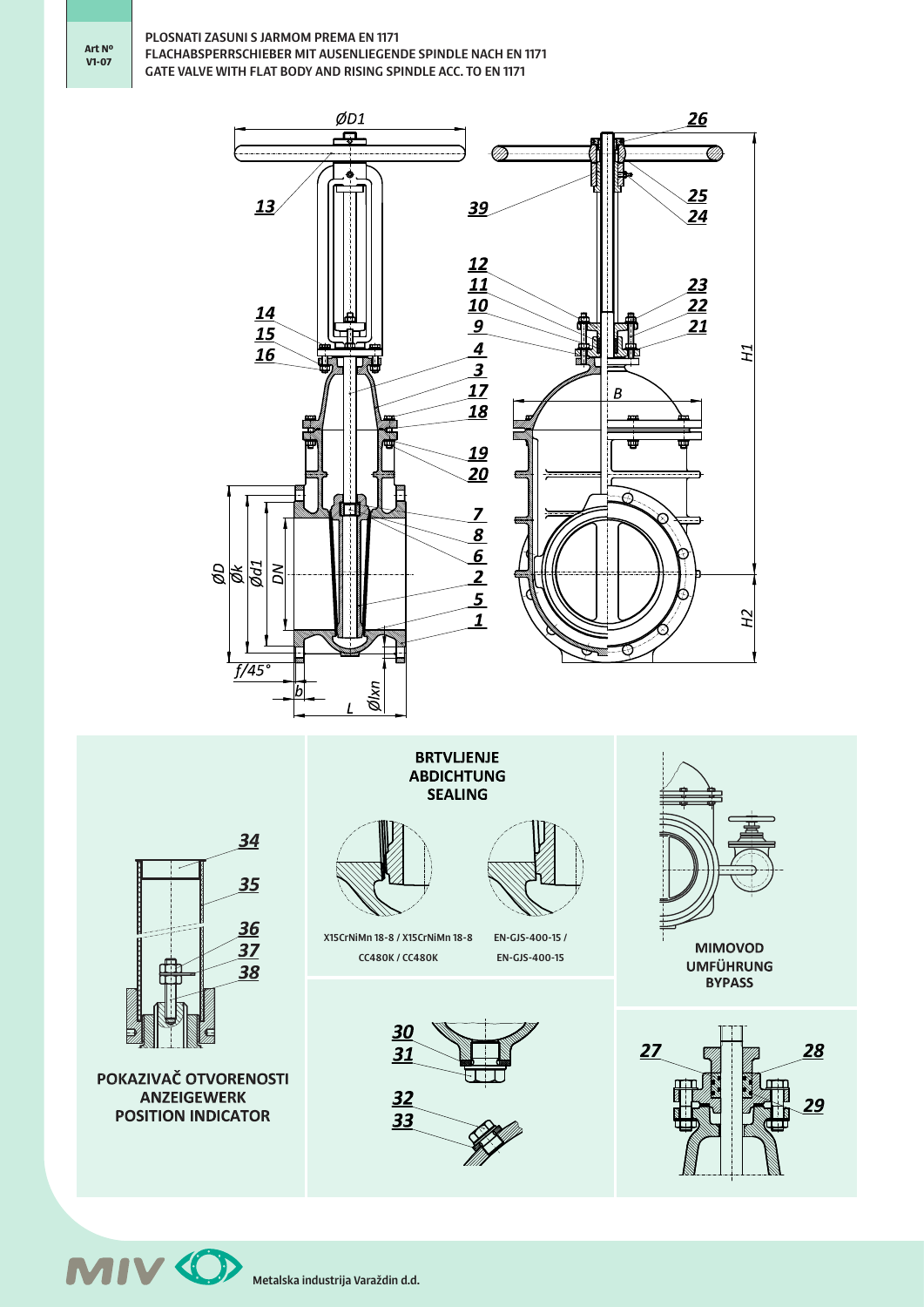| <b>POZICIJA</b><br><b>POSITION</b><br><b>POSITION</b> | <b>NAZIV POZICIJE</b>      | <b>TEIL</b>           | <b>PART</b>                 | <b>MATERIJAL</b><br><b>MATERIAL</b><br><b>MATERIAL</b> |
|-------------------------------------------------------|----------------------------|-----------------------|-----------------------------|--------------------------------------------------------|
| $\mathbf{1}$                                          | Kućište                    | Gehäuse               | <b>Body</b>                 | EN-GJS-400-15                                          |
| $\overline{2}$                                        | <b>Klin</b>                | <b>Keil</b>           | Wedge                       | <b>EN-GJS-400-15</b>                                   |
| 3                                                     | <b>Kapa</b>                | Haube                 | <b>Bonnet</b>               | <b>EN-GJS-400-15</b>                                   |
| $\overline{\mathbf{4}}$                               | <b>Vreteno</b>             | <b>Spindel</b>        | Spindle                     | X20Cr13                                                |
| 5                                                     | Prsten kućišta             | Gehäusesitzring       | <b>Body seat ring</b>       | <b>CC480K</b>                                          |
| 6                                                     | <b>Prsten klina</b>        | Keilsitzring          | <b>Wedge seat ring</b>      | <b>CC480K</b>                                          |
| 7                                                     | <b>Matica vretena</b>      | Spindelmutter         | Spindle nut                 | CCA83K                                                 |
| 8                                                     | <b>Zatik</b>               | <b>Stift</b>          | Pin                         | X17CrNi 16-2                                           |
| 9                                                     | Plosnata brtva             | <b>Dichtung</b>       | Gasket                      | It / EPDM                                              |
| 10                                                    | <b>Pletenica</b>           | Stopfbuchpackung      | <b>Stuffing box packing</b> | <b>PTFE</b>                                            |
| 11                                                    | Jaram                      | <b>Ständer</b>        | <b>Stand</b>                | <b>EN-GJS-400-15</b>                                   |
| 12                                                    | Jednostruka brtvenica      | Stopfbuchbrille       | <b>Stuffing box</b>         | <b>EN-GJS-400-15</b>                                   |
| 13                                                    | Ručno kolo                 | <b>Handrad</b>        | <b>Handwheel</b>            | EN-GJS-400-15                                          |
| 14                                                    | Vijak                      | <b>Schraube</b>       | <b>Screw</b>                | 8.8 galv.                                              |
| 15                                                    | Podložna pločica           | <b>Schaube</b>        | Washer                      | galv.                                                  |
| 16                                                    | <b>Matica</b>              | <b>Mutter</b>         | <b>Nut</b>                  | 8 galv.                                                |
| 17                                                    | Vijak                      | <b>Schraube</b>       | <b>Screw</b>                | 8.8 galv.                                              |
| 18                                                    | "O" brtva                  | "O" Ring              | "O" Ring                    | <b>EPDM</b>                                            |
| 19                                                    | Podložna pločica           | <b>Schaube</b>        | Washer                      | galv.                                                  |
| 20                                                    | <b>Matica</b>              | <b>Mutter</b>         | <b>Nut</b>                  | 8 galv.                                                |
| 21                                                    | Podložna pločica           | <b>Schaube</b>        | Washer                      | galv.                                                  |
| 22                                                    | Navojna šipka              | Gewindestange         | <b>Threaded rod</b>         | A2                                                     |
| 23                                                    | <b>Matica</b>              | <b>Mutter</b>         | <b>Nut</b>                  | 8 galv.                                                |
| 24                                                    | <b>Mazalica</b>            | Schmiernippel         | <b>Lubricating nipple</b>   | <b>Ms</b>                                              |
| 25                                                    | Pero                       | Passfeder             | <b>Parallel key</b>         | C45E                                                   |
| 26                                                    | <b>Matica</b>              | <b>Mutter</b>         | <b>Nut</b>                  | <b>CC483K</b>                                          |
| 27                                                    | <b>Brtvenica</b>           | <b>Dichtungbuchse</b> | <b>Sealing bush</b>         | CC493K                                                 |
| 28                                                    | "O" brtva                  | "O" Ring              | "O" Ring                    | <b>EPDM</b>                                            |
| 29                                                    | "O" brtva                  | "O" Ring              | "O" Ring                    | <b>EPDM</b>                                            |
| 30                                                    | Brtva čepa za odmuljivanje | <b>Dichtung</b>       | Gasket                      | Cu                                                     |
| 31                                                    | Čep za odmuljivanje        | Entleerungsschraube   | Drain plug screw            | A4                                                     |
| 32                                                    | Brtva čepa za odzračivanje | <b>Dichtung</b>       | Gasket                      | Cu                                                     |
| 33                                                    | Čep za odzračivanje        | Entluftungschraube    | Air release screw           | A4                                                     |
| 34                                                    | Čep                        | <b>Deckel</b>         | Cover                       | PE                                                     |
| 35                                                    | Zaštitna cijev             | Schutzrohr            | <b>Protection pipe</b>      | Polikarbonat                                           |
| 36                                                    | <b>Matica</b>              | <b>Mutter</b>         | <b>Nut</b>                  | 8 galv.                                                |
| 37                                                    | Pokazivač položaja         | Anzeigewerk           | <b>Position indicator</b>   | A2                                                     |
| 38                                                    | Navojna šipka              | Gewindestange         | <b>Threaded rod</b>         | A2                                                     |
| 39                                                    | Provodna matica            | Spindelmutter         | Spindle nut                 | <b>CC483K</b>                                          |

*\* standardni materijali \* ostali materijali na upit*

*\* Standardwerkstoffe*

*\* Andere Werkstoffe auf Anfrage*

*\* standard materials*

*\* other materials on request*